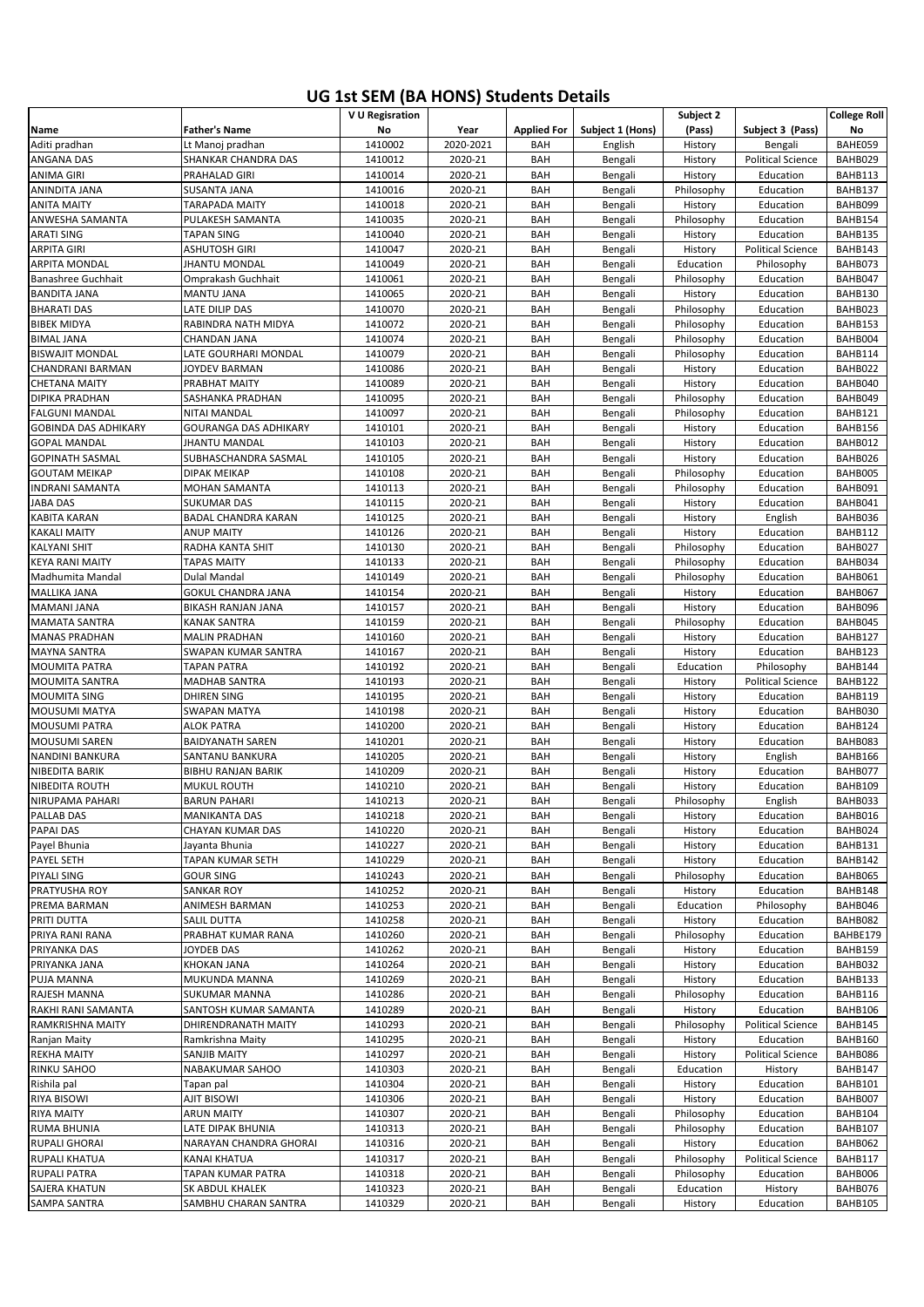| <b>SAMPA TUNG</b>       | SAJAL KUMAR TUNG           | 1410330 | 2020-21   | BAH        | Bengali   | Philosophy     | Education                | BAHB081  |
|-------------------------|----------------------------|---------|-----------|------------|-----------|----------------|--------------------------|----------|
| SANCHITA HAZRA          | KHUDIRAM HAZRA             | 1410333 | 2020-21   | BAH        | Bengali   | Education      | Philosophy               | BAHB092  |
| <b>SANGITA BHOWMIK</b>  | <b>BADAL KUMAR BHOWMIK</b> | 1410342 |           | BAH        |           | Philosophy     | <b>Political Science</b> | BAHB139  |
|                         |                            |         | 2020-21   |            | Bengali   |                |                          |          |
| SAYANTI SING            | SHYAM SING                 | 1410356 | 2020-21   | BAH        | Bengali   | Philosophy     | Education                | BAHB066  |
| SEEMA BHANJA            | ADITYA BHANJA              | 1410357 | 2020-21   | BAH        | Bengali   | History        | Education                | BAHB085  |
| SHANTANU MAITI          | SHYAMAL MAITI              | 1410364 | 2020-21   | BAH        | Bengali   | Philosophy     | Education                | BAHB110  |
| SHILA NAYEK             | MADAN MOHAN NAYEK          | 1410365 | 2020-21   | BAH        | Bengali   | Philosophy     | Education                | BAHB080  |
| SHREYA JANA             | SUBIR JANA                 | 1410370 | 2020-21   | BAH        | Bengali   | Philosophy     | Education                | BAHB068  |
| SMRITIKANA MAITY        | <b>SUNIL MAITY</b>         | 1410376 | 2020-21   | BAH        | Bengali   | Philosophy     | English                  | BAHBE177 |
| SNAHALATA MAHAPATRA     | SUVENDU MAHAPATRA          | 1410377 | 2020-21   | BAH        | Bengali   | History        | Education                | BAHB031  |
| SOMA GIRI               | <b>BIJOY KRISHNA GIRI</b>  | 1410382 | 2020-21   | BAH        | Bengali   | Philosophy     | Education                | BAHB097  |
|                         |                            |         | 2020-21   | BAH        |           |                |                          |          |
| SOMA MONDAL             | <b>MANAS MONDAL</b>        | 1410384 |           |            | Bengali   | Philosophy     | Education                | BAHB038  |
| SOMASHREE PARI          | <b>BIBHUTI PARI</b>        | 1410385 | 2020-21   | BAH        | Bengali   | History        | <b>Political Science</b> | BAHBE176 |
| <b>SONALI DAS</b>       | <b>MADAN DAS</b>           | 1410389 | 2020-21   | BAH        | Bengali   | History        | Education                | BAHB118  |
| SONALI DAS              | PREMCHAND DAS              | 1410390 | 2020-21   | BAH        | Bengali   | History        | Education                | BAHB075  |
| SONALI JANA             | MANTU CHANRAN JANA         | 1410392 | 2020-21   | BAH        | Bengali   | Philosophy     | Education                | BAHB103  |
| SONALI RANI MAITY       | BRAJENDRA NATH MAITY       | 1410395 | 2020-21   | BAH        | Bengali   | Education      | Philosophy               | BAHB074  |
| <b>SONALI SAHU</b>      | <b>BANKIM SAHU</b>         | 1410396 | 2020-21   | BAH        | Bengali   | History        | <b>Political Science</b> | BAHB087  |
| SONTU KHUTIA            | NANTU KHUTIA               | 1410399 | 2020-21   | BAH        | Bengali   | Philosophy     | Education                | BAHB158  |
| SOUMEN ADDHYA           | <b>GOURANGA ADDHYA</b>     | 1410402 | 2020-21   | <b>BAH</b> | Bengali   | History        | <b>Political Science</b> | BAHBE184 |
|                         |                            |         |           |            |           |                |                          |          |
| SOUMEN KARAN            | SWAPAN KUMAR KARAN         | 1410403 | 2020-21   | BAH        | Bengali   | Philosophy     | Education                | BAHB017  |
| <b>SOUMITRA SHIT</b>    | <b>MANORANJAN SHIT</b>     | 1410406 | 2020-21   | BAH        | Bengali   | History        | Education                | BAHB058  |
| SOURAV MISHRA           | SAJAL MISHRA               | 1410411 | 2020-21   | BAH        | Bengali   | History        | <b>Political Science</b> | BAHB155  |
| SOURAV PRADHAN          | BHARAT CHANDRA PRADHAN     | 1410412 | 2020-21   | BAH        | Bengali   | Philosophy     | English                  | BAHB146  |
| SUBHA PARIA             | CHAITANYA PARIA            | 1410416 | 2020-21   | BAH        | Bengali   | History        | <b>Political Science</b> | BAHBE180 |
| <b>SUBHAJIT DAS</b>     | ABHIJIT DAS                | 1410423 | 2020-21   | BAH        | Bengali   | History        | <b>Political Science</b> | BAHB151  |
| <b>SUBHAJIT SUR</b>     | <b>SANKAR SUR</b>          | 1410426 | 2020-21   | BAH        | Bengali   | History        | <b>Political Science</b> | BAHBE175 |
| <b>SUBHANKAR BERA</b>   | NIMAI CHAND BERA           | 1410428 | 2020-21   | BAH        | Bengali   | Philosophy     | Education                | BAHB078  |
| SUBHANKAR CHOWDHURY     | SOUMEN CHOWDHURY           | 1410429 | 2020-21   | BAH        | Bengali   | Philosophy     | English                  | BAHB136  |
|                         |                            |         |           |            |           |                |                          |          |
| SUBHANKAR DINDA         | SRIKANTA DINDA             | 1410431 | 2020-21   | <b>BAH</b> | Bengali   | History        | English                  | BAHB070  |
| <b>SUBRATA BHOWMIK</b>  | <b>RATAN BHOWMIK</b>       | 1410435 | 2020-21   | BAH        | Bengali   | History        | <b>Political Science</b> | BAHB157  |
| SUBRATA MANNA           | MANAS KUMAR MANNA          | 1410438 | 2020-21   | BAH        | Bengali   | History        | Education                | BAHBE182 |
| Sudip Barman            | Tapan Kr Barman            | 1410443 | 2020-21   | BAH        | Bengali   | History        | English                  | BAHB161  |
| <b>SUDIP SAMANTA</b>    | <b>GAURHARI SAMANTA</b>    | 1410444 | 2020-21   | BAH        | Bengali   | History        | <b>Political Science</b> | BAHBE174 |
| <b>SUDIPTA SAU</b>      | AJIT SAU                   | 1410445 | 2020-21   | BAH        | Bengali   | History        | Education                | BAHB125  |
| SULEKHA DEV GOSWAMI     | SANKAR DEV GOSWAMI         | 1410451 | 2020-21   | BAH        | Bengali   | Philosophy     | Education                | BAHB055  |
| <b>SUMAN SASMAL</b>     | KANKAN SASMAL              | 1410456 | 2020-21   | BAH        | Bengali   | History        | English                  | BAHB129  |
| <b>SUMANA BARIK</b>     | NARAYAN CHANDRA BARIK      | 1410457 | 2020-21   | BAH        |           | Philosophy     | Education                | BAHB084  |
|                         |                            |         |           |            | Bengali   |                |                          |          |
| sumana bhowmik          | <b>BINAY BHOWMIK</b>       | 1410458 | 2020-21   | BAH        | Bengali   | Philosophy     | Education                | BAHB138  |
| SUMANA HANSDA           | GAJENDRANATH HANSDA        | 1410459 | 2020-21   | BAH        | Bengali   | Philosophy     | Education                | BAHB088  |
| SUMANA MANDAL           | JADAB MANDAL               | 1410460 | 2020-21   | BAH        | Bengali   | Philosophy     | Education                | BAHB020  |
| Sumitra Santra          | Shyampada Santra           | 1410466 | 2020-21   | BAH        | Bengali   | History        | Education                | BAHB053  |
| SUPRIYA CHAKRABORTY     | BADAL KUMAR CHAKRABORTY    | 1410480 | 2020-21   | BAH        | Bengali   | History        | Education                | BAHBE181 |
| <b>SUPRIYA KAR</b>      | <b>BUDDHADEB KAR</b>       | 1410481 | 2020-21   | BAH        | Bengali   | History        | Education                | BAHB021  |
| <b>SUPRIYA MAITY</b>    | <b>MADAN MOHAN MAITY</b>   | 1410482 | 2020-21   | <b>BAH</b> | Bengali   | History        | Education                | BAHB072  |
| <b>SURAJIT DAS</b>      | KANAILAL DAS               | 1410484 | 2020-21   | BAH        | Bengali   | Philosophy     | Education                | BAHB132  |
| <b>SURAJIT KAR</b>      | <b>SUBRATA KAR</b>         | 1410486 | 2020-21   | BAH        |           | <b>History</b> | English                  | BAHBE178 |
|                         |                            |         |           |            | Bengali   |                |                          |          |
| SUSAMA MANDAL           | <b>ASHIS MANDAL</b>        | 1410489 | 2020-21   | BAH        | Bengali   | Philosophy     | <b>Political Science</b> | BAHB140  |
| <b>SUSMITA BARMAN</b>   | RANJAN KUMAR BARMAN        | 1410493 | 2020-21   | BAH        | Bengali   | History        | Education                | BAHB018  |
| <b>SUSRITA MAITY</b>    | <b>ANIL MAITY</b>          | 1410510 | 2020-21   | BAH        | Bengali   | History        | Education                | BAHB102  |
| SUTAPA KHATUA           | SANKAR KHATUA              | 1410511 | 2020-21   | BAH        | Bengali   | History        | Education                | BAHB111  |
| TANUSHRI MANNA          | SHIBAPRASAD MANNA          | 1410520 | 2020-21   | BAH        | Bengali   | Philosophy     | Education                | BAHB069  |
| Tanusri Mana            | Tapas Mana                 | 1410521 | 2020-21   | BAH        | Bengali   | History        | Education                | BAHB015  |
| TRAYEE SAMANTA          | NIRANJAN SAMANTA           | 1410526 | 2020-21   | BAH        | Bengali   | Philosophy     | Education                | BAHB002  |
| UJJWAL MANDAL           | <b>GOBINDA MANDAL</b>      | 1410533 | 2020-21   | BAH        | Bengali   | History        | <b>Political Science</b> | BAHB079  |
|                         |                            | 1410003 |           |            | Education |                |                          |          |
| AISWARYA PAL            | CHAPAL KUMAR PAL           |         | 2020-2021 | BAH        |           | History        | Bengali                  | BAHE077  |
| AMAL BHUNIA             | <b>SUKDEV BHUNIA</b>       | 1410006 | 2020-2021 | BAH        | Education | History        | Sanskrit                 | BAHE078  |
| ANIMA BERA              | RABINDRANATH BERA          | 1410013 | 2020-2021 | BAH        | Education | Philosophy     | Bengali                  | BAHE072  |
| ANNESHA BERA            | SITANSU BERA               | 1410026 | 2020-2021 | BAH        | Education | Philosophy     | Bengali                  | BAHE070  |
| ANUSHREE BERA           | NITAI BERA                 | 1410029 | 2020-2021 | BAH        | Education | Philosophy     | Sanskrit                 | BAHE037  |
| ANUSHREE MANDAL         | TAPAN KUMAR MANDAL         | 1410031 | 2020-2021 | BAH        | Education | History        | Bengali                  | BAHE052  |
| ARADHANA SAMANTA        | SUBRATA SAMANTA            | 1410038 | 2020-2021 | BAH        | Education | Philosophy     | Bengali                  | BAHE084  |
| ARPAN JANA              | MANGAL JANA                | 1410045 | 2020-2021 | BAH        | Education | Philosophy     | Bengali                  | BAHE061  |
|                         |                            |         |           |            |           |                |                          |          |
| ASTAMI HEMRAM           | GURUPADA HEMRAM            | 1410054 | 2020-2021 | BAH        | Education | History        | Bengali                  | BAHE073  |
| <b>BAISAKHI BARAI</b>   | SWAPAN KUMAR BARAI         | 1410059 | 2020-2021 | BAH        | Education | Philosophy     | Bengali                  | BAHE068  |
| <b>BANASHREE GHORAI</b> | LATE NIGAMANANDA GHORAI    | 1410060 | 2020-2021 | BAH        | Education | History        | Bengali                  | BAHE012  |
| <b>BANASHRI MANDAL</b>  | ANUP MANDAL                | 1410063 | 2020-2021 | BAH        | Education | History        | Sanskrit                 | BAHE095  |
| <b>GANGA KHATU</b>      | NIMAI KHATUA               | 1410098 | 2020-2021 | BAH        | Education | History        | Bengali                  | BAHE047  |
| <b>GANGA RANI MAITY</b> | AJIT MAITY                 | 1410099 | 2020-2021 | BAH        | Education | History        | Bengali                  | BAHE057  |
| <b>GOPAL GUCHHAIT</b>   | <b>BIKASH GUCHHAIT</b>     | 1410102 | 2020-2021 | BAH        | Education | Philosophy     | Bengali                  | BAHE074  |
| <b>GURUPADA ROUT</b>    | PANCHANAN ROUT             | 1410110 | 2020-2021 | BAH        | Education | Philosophy     | Bengali                  | BAHE088  |
| <b>INDRANI BHUNIA</b>   | KHOKAN CHANDRA BHUNIA      | 1410112 | 2020-2021 | BAH        | Education | Philosophy     |                          |          |
|                         |                            |         |           |            |           |                | Bengali                  | BAHE009  |
| <b>JAYANTI MANNA</b>    | <b>BADAL MANNA</b>         | 1410117 | 2020-2021 | BAH        | Education | History        | Bengali                  | BAHE032  |
| JAYASHRI MAITY          | SAKTI PADA MAITY           | 1410120 | 2020-2021 | BAH        | Education | Philosophy     | Bengali                  | BAHE069  |
| <b>KAKALI SHIT</b>      | LAKSHMI KANTA SHIT         | 1410128 | 2020-2021 | BAH        | Education | Philosophy     | Bengali                  | BAHED97  |
| <b>KOUSIK BALA</b>      | <b>BHOLANATH BALA</b>      | 1410135 | 2020-2021 | BAH        | Education | History        | Bengali                  | BAHE033  |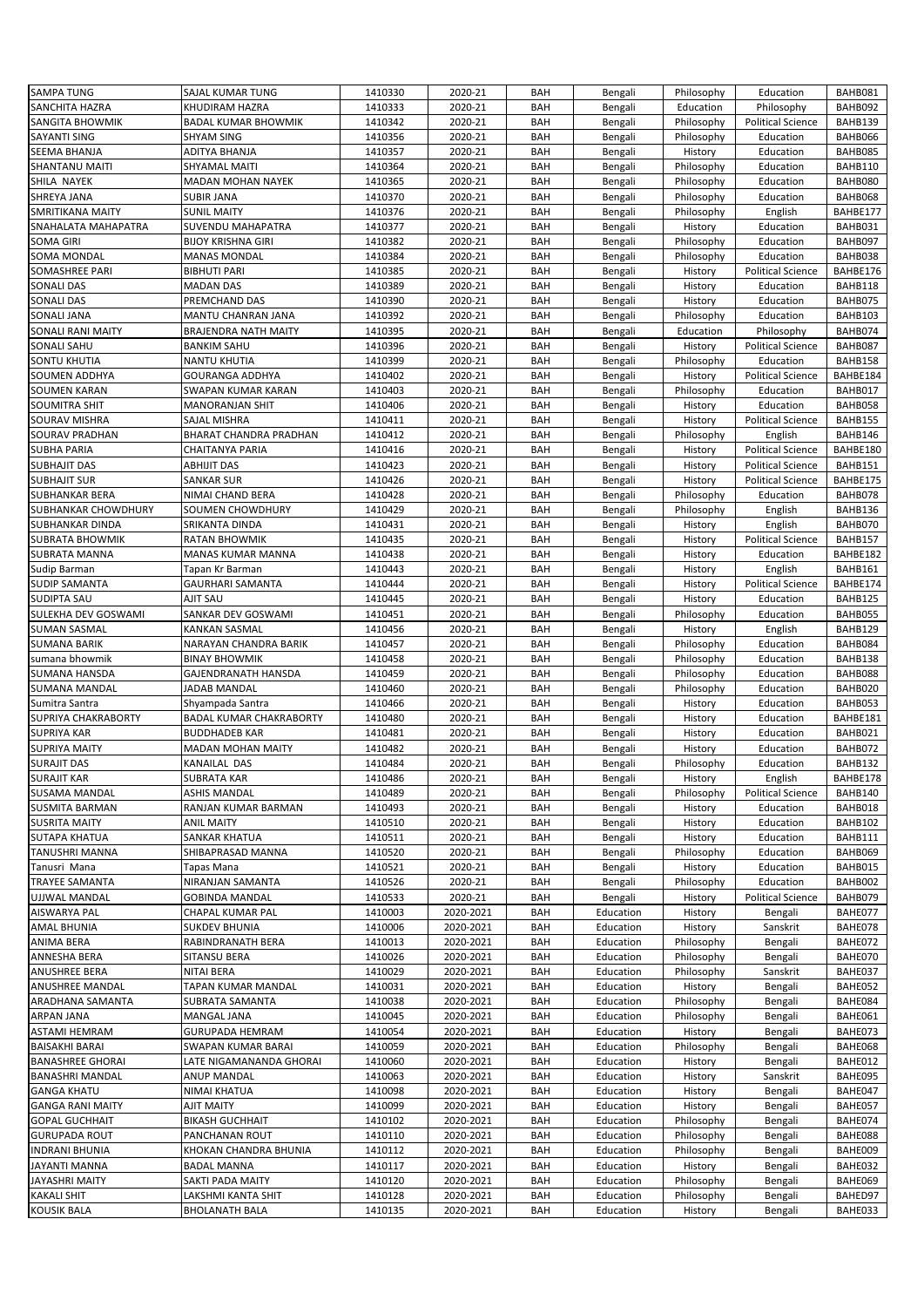| <b>KRISHNENDU MAITY</b> | <b>MANORANJAN MAITY</b>    | 1410136 | 2020-2021 | BAH        | Education | Philosophy | Bengali  | BAHE042        |
|-------------------------|----------------------------|---------|-----------|------------|-----------|------------|----------|----------------|
|                         | <b>HEMANTA GIRI</b>        | 1410141 | 2020-2021 | BAH        |           |            |          | BAHE083        |
| LIPIKA GIRI             |                            |         |           |            | Education | Philosophy | Bengali  |                |
| LIPIKA SHIT             | <b>DIPAK SHIT</b>          | 1410142 | 2020-2021 | BAH        | Education | History    | Bengali  | BAHE013        |
| LOKNATH MAL             | NARAYAN CHANDRA MAL        | 1410143 | 2020-2021 | BAH        | Education | History    | Bengali  | <b>BAHE060</b> |
| MADHUMITA BHANJA        | <b>BANAMALI BHANJA</b>     | 1410145 | 2020-2021 | BAH        | Education | Philosophy | Bengali  | BAHE038        |
| <b>MALAY DHAL</b>       | <b>BADAL DHAL</b>          | 1410151 | 2020-2021 | BAH        | Education | History    | Bengali  | BAHE025        |
| MANJURI BARMAN          | <b>GOUTAM BARMAN</b>       | 1410164 | 2020-2021 | BAH        | Education | Philosophy | Bengali  | BAHE036        |
| <b>MITALI BERA</b>      | ADWAITA BERA               | 1410171 | 2020-2021 | BAH        | Education | History    | Bengali  | BAHE064        |
| MOUMITA SANTRA          | KINKAR PRASAD SANTRA       | 1410180 | 2020-2021 | BAH        | Education | History    |          | BAHE018        |
|                         |                            |         |           |            |           |            | Bengali  |                |
| <b>MOUMITA DAS</b>      | <b>SUBAL DAS</b>           | 1410182 | 2020-2021 | BAH        | Education | History    | Bengali  | BAHE050        |
| <b>MOUMITA GHOSH</b>    | SHAMBHUNATH GHOSH          | 1410185 | 2020-2021 | BAH        | Education | History    | Bengali  | BAHE065        |
| MOUMITA MANNA           | <b>RABIN MANNA</b>         | 1410188 | 2020-2021 | BAH        | Education | History    | Bengali  | BAHE044        |
| MOUPIYA RANI DAS        | AJIT KUMAR DAS             | 1410196 | 2020-2021 | <b>BAH</b> | Education | Philosophy | Bengali  | BAHE054        |
| NILANJANA BARMAN        | PANCHANAN BARMAN           | 1410211 | 2020-2021 | <b>BAH</b> | Education | History    | Bengali  | BAHE091        |
| PARBATI SAHOO           | <b>BADAL CHANDRA SAHOO</b> | 1410225 | 2020-2021 | BAH        | Education | History    | Bengali  | BAHED98        |
| PARUL BERA              | <b>PULAK BERA</b>          | 1410226 | 2020-2021 | BAH        | Education | History    | Bengali  | BAHE048        |
|                         |                            |         |           |            |           |            |          |                |
| PIYALI MAJI             | SWAPAN KUMAR MAJI          | 1410238 | 2020-2021 | BAH        | Education | Philosophy | Bengali  | BAHE002        |
| PIYALI PRADHAN          | PRABHAT PRADHAN            | 1410242 | 2020-2021 | <b>BAH</b> | Education | History    | Bengali  | BAHE039        |
| Priyanka Murmu          | Baidyanath Murmu           | 1410265 | 2020-2021 | <b>BAH</b> | Education | History    | Bengali  | BAHE046        |
| <b>PUJA TEWARI</b>      | KANAI LAL TEWARI           | 1410274 | 2020-2021 | BAH        | Education | History    | Bengali  | BAHE076        |
| PURNIMA BERA            | <b>GOURHARI BERA</b>       | 1410276 | 2020-2021 | BAH        | Education | Philosophy | Bengali  | BAHE094        |
| <b>PUTUL RAUL</b>       | MADAN MOHAN RAUL           | 1410278 | 2020-2021 | <b>BAH</b> | Education | History    | Bengali  | BAHE024        |
| <b>RADHA MAITY</b>      | <b>GANESH MAITY</b>        | 1410279 | 2020-2021 | <b>BAH</b> | Education | Philosophy | Bengali  | BAHE089        |
|                         |                            |         |           |            |           |            |          |                |
| RAHUL SASMAL            | RAJKUMAR SASMAL            | 1410282 | 2020-2021 | <b>BAH</b> | Education | Philosophy | Bengali  | BAHE004        |
| RAJASHREE MONDAL        | RAJENDRA NATH MONDAL       | 1410284 | 2020-2021 | BAH        | Education | History    | Bengali  | BAHE001        |
| RINA RANI MANNA         | DIPAK KUMAR MANNA          | 1410300 | 2020-2021 | BAH        | Education | Philosophy | Bengali  | BAHE008        |
| RITA GHANTA             | <b>CHANDAN GHANTA</b>      | 1410305 | 2020-2021 | BAH        | Education | History    | Bengali  | BAHE058        |
| <b>RUPALI PRADHAN</b>   | KANAI PRADHAN              | 1410319 | 2020-2021 | <b>BAH</b> | Education | History    | Bengali  | BAHE082        |
| SABITA DAS              | LAXMAN DAS                 | 1410320 | 2020-2021 | BAH        | Education | History    | Bengali  | BAHE020        |
| SAHELI SETUA            | <b>BINAY SETUA</b>         | 1410321 | 2020-2021 | BAH        | Education | Philosophy | Bengali  | BAHE067        |
|                         |                            |         |           |            |           |            |          |                |
| SAKUNTALA SAMANTA       | <b>GULJARI SAMANTA</b>     | 1410324 | 2020-2021 | BAH        | Education | Philosophy | Bengali  | BAHE014        |
| <b>SAMPA MAIty</b>      | <b>TAPAN KUMAR MAITY</b>   | 1410327 | 2020-2021 | <b>BAH</b> | Education | History    | Bengali  | BAHE016        |
| SANCHITA BERA           | <b>JUGAL BERA</b>          | 1410331 | 2020-2021 | <b>BAH</b> | Education | History    | Bengali  | BAHE063        |
| SANDHYA RANI BHUNIA     | LAKSHMI KANTA BHUNIA       | 1410337 | 2020-2021 | <b>BAH</b> | Education | History    | Bengali  | BAHE021        |
| SANDHYA RANI JANA       | TARAPADA JANA              | 1410338 | 2020-2021 | BAH        | Education | History    | Bengali  | BAHE043        |
| SANGITA ADAK            | <b>GOUTAM ADAK</b>         | 1410340 | 2020-2021 | BAH        | Education | History    | Bengali  | BAHE006        |
| SANJIT GHORAI           | KSHUDIRAM GHORAI           | 1410346 | 2020-2021 | BAH        | Education | Philosophy | Bengali  | BAHE003        |
|                         |                            |         |           |            |           |            |          |                |
| SANTANU PATRA           | PASHUPATI PATRA            | 1410350 | 2020-2021 | BAH        | Education | Philosophy | Bengali  | BAHE059        |
| SATHI PARAI             | SAJAL PARAI                | 1410353 | 2020-2021 | BAH        | Education | Philosophy | Bengali  | BAHE066        |
| SHAMIMA KHATUN          | SK SULTAN RAHAMAN          | 1410361 | 2020-2021 | BAH        | Education | History    | Bengali  | BAHE030        |
| SHAMPA MANDAL           | EKADASHI MANDAL            | 1410362 | 2020-2021 | BAH        | Education | Philosophy | Bengali  | BAHE053        |
| SHRABANTI DAS           | <b>DAYAL DAS</b>           | 1410368 | 2020-2021 | <b>BAH</b> | Education | Philosophy | Bengali  | BAHE031        |
| SIMA JANA               | LATE RANJAN JANA           | 1410374 | 2020-2021 | <b>BAH</b> | Education | History    | Bengali  | BAHE071        |
| SOMA DUA                | <b>GOUR HARI DUA</b>       | 1410381 | 2020-2021 | BAH        | Education | Philosophy | Bengali  | BAHE015        |
| <b>SOMA MAITY</b>       | SAMBHUNATH MAITY           | 1410383 | 2020-2021 | <b>BAH</b> | Education |            | Bengali  | BAHE085        |
|                         |                            |         |           |            |           | History    |          |                |
| SONALI SINGHA           | LAKSHMAN SINGHA            | 1410398 | 2020-2021 | BAH        | Education | History    | Bengali  | BAHE019        |
| SOURAV GHORAI           | MADHUSUDAN GHORAI          | 1410409 | 2020-2021 | BAH        | Education | History    | Bengali  | BAHED96        |
| <b>SUBHADIP PAL</b>     | PURNA CHANDRA PAL          | 1410421 | 2020-2021 | BAH        | Education | History    | Bengali  | BAHE080        |
| SUBHADRA RANI KAR       | <b>BINOY KAR</b>           | 1410422 | 2020-2021 | BAH        | Education | Philosophy | Sanskrit | BAHE055        |
| SUBRATA BARMAN          | MANTU KUMAR BARMAN         | 1410434 | 2020-2021 | BAH        | Education | History    | Bengali  | BAHE007        |
| <b>SUBRATA RANA</b>     | <b>BIMAL RANA</b>          | 1410439 | 2020-2021 | BAH        | Education | Philosophy | Bengali  | BAHE005        |
| SUCHISMITA BERA         | SUBHAS CHANDRA BERA        | 1410441 | 2020-2021 | BAH        | Education | Philosophy | Bengali  | BAHE081        |
|                         |                            |         |           |            |           |            |          |                |
| <b>SUKDEV PAL</b>       | DURGAPADA PAL              | 1410448 | 2020-2021 | BAH        | Education | Philosophy | Bengali  | BAHE041        |
| <b>SUNANDA DAS</b>      | LAKSHMI KANTA DAS          | 1410467 | 2020-2021 | BAH        | Education | Philosophy | Bengali  | BAHE035        |
| <b>SUNANDA KAR</b>      | SANATAN KAR                | 1410468 | 2020-2021 | BAH        | Education | History    | Bengali  | BAHE090        |
| sundal ghorai           | swapan kumar ghorai        | 1410470 | 2020-2021 | BAH        | Education | Philosophy | Bengali  | BAHE028        |
| <b>SUPARNA MAITY</b>    | <b>GOBINDA MAITY</b>       | 1410476 | 2020-2021 | BAH        | Education | Philosophy | Bengali  | BAHE049        |
| SUPRIYA BERA            | <b>GURUPADA BERA</b>       | 1410478 | 2020-2021 | BAH        | Education | Philosophy | Sanskrit | BAHE051        |
| SUPRIYA MONDAL          | SUSANTA MONDAL             | 1410483 | 2020-2021 | BAH        | Education | Philosophy | Bengali  | BAHE045        |
| Susmita Jana            | Narayan Jana               | 1410496 | 2020-2021 | BAH        | Education | Philosophy | Bengali  | BAHE056        |
|                         |                            |         |           |            |           |            |          |                |
| <b>SUVAJIT JANA</b>     | <b>BAPI JANA</b>           | 1410513 | 2020-2021 | BAH        | Education | Philosophy | Bengali  | BAHE075        |
| TANUSHREE SAMANTA       | NIMAI SAMANTA              | 1410518 | 2020-2021 | BAH        | Education | History    | Bengali  | BAHE011        |
| TARANA NASRIN           | SYED SOBHAN ALI            | 1410523 | 2020-2021 | BAH        | Education | Philosophy | Bengali  | BAHE022        |
| TARANI MAHAPATRA        | TARUN MAHAPATRA            | 1410524 | 2020-2021 | BAH        | Education | Philosophy | Bengali  | BAHE062        |
| TRINA RANI MAITY        | PANKAJ KUMAR MAITY         | 1410527 | 2020-2021 | BAH        | Education | Bengali    | History  | BAHE079        |
| TRISHNA MANDAL          | KAMAL MANDAL               | 1410529 | 2020-2021 | BAH        | Education | Philosophy | Bengali  | BAHE029        |
| ANJAN HANSDA            | <b>BUDHURAM HANSDA</b>     | 1410021 | 2020-2021 | BAH        | English   | History    | Bengali  | BAHE036        |
|                         |                            |         |           |            |           |            |          |                |
| ANJUMARA KHATUN         | SK ANSAR ALI               | 1410025 | 2020-2021 | BAH        | English   | History    | Bengali  | BAHE074        |
| ANUSHREE DHARA          | ANUP KUMAR DHARA           | 1010030 | 2020-2021 | BAH        | English   | History    | Bengali  | BAHE079        |
| <b>BUDDHADEV HAZRA</b>  | <b>BANAMALI HAZRA</b>      | 1410082 | 2020-2021 | BAH        | English   | History    | Bengali  | BAHE002        |
| <b>BUSRA ANJUM</b>      | SK SAJAHAN                 | 1410084 | 2020-2021 | BAH        | English   | Philosophy | Bengali  | BAHE055        |
| DEBJANI KAR             | NANDADULAL KAR             | 1410093 | 2020-2021 | BAH        | English   | History    | Bengali  | BAHE072        |
| DISHA DHAURIA           | DIPAK DHAURIA              | 1410096 | 2020-2021 | BAH        | English   | History    | Bengali  | BAHE015        |
| HIRANMOY MANDAL         | SUKUMAR MANDAL             | 1410111 | 2020-2021 | BAH        | English   | Philosophy | Bengali  | BAHE047        |
| <b>INDRANIL MANNA</b>   | PRAFULLA MANNA             | 1410114 | 2020-2021 | BAH        | English   | History    | Bengali  | BAHE018        |
| JAYASHREE SAHOO         | KHOKAN SAHOO               | 1410118 | 2020-2021 | BAH        | English   | History    | Bengali  | BAHE038        |
|                         |                            |         |           |            |           |            |          |                |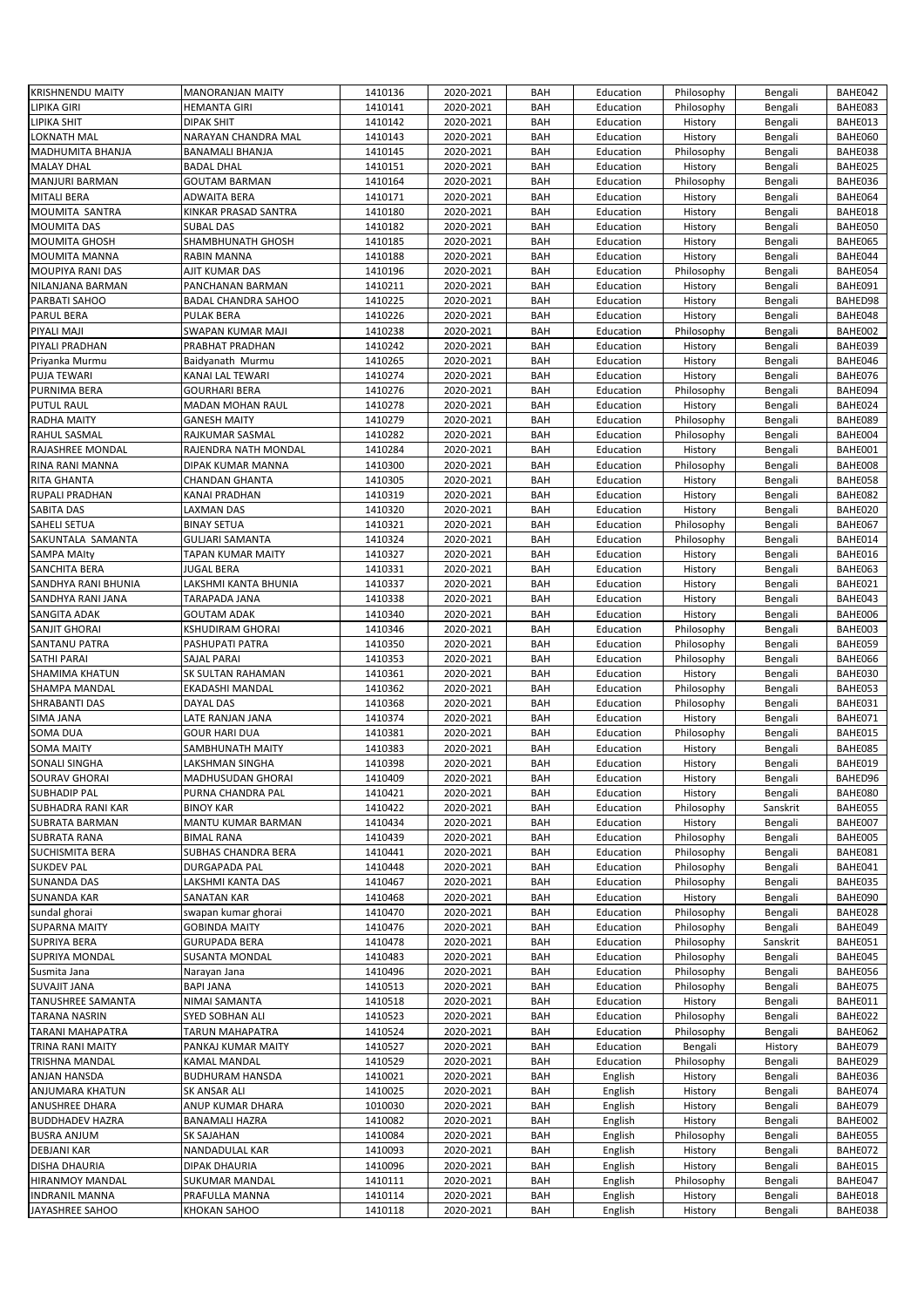| JAYASHRI BARMAN          | <b>ASHOK BARMAN</b>      | 1410119 | 2020-2021 | BAH | English | Philosophy            | Bengali                  | BAHE040 |
|--------------------------|--------------------------|---------|-----------|-----|---------|-----------------------|--------------------------|---------|
| <b>KAKALI MAITY</b>      | <b>ASHOK MAITY</b>       | 1410127 | 2020-2021 | BAH | English | History               | Bengali                  | BAHE057 |
| <b>LABANI DUTTA</b>      | <b>HARI PADA DUTTA</b>   | 1410137 | 2020-2021 | BAH | English | History               | Bengali                  | BAHE056 |
| <b>MANIDIPA LARU</b>     | <b>RATAN KUMAR LARU</b>  | 1410162 | 2020-2021 | BAH | English | Philosophy            | Bengali                  | BAHE082 |
| MOUMITA PANJA            | ASIS KANTI PANJA         | 1410190 | 2020-2021 | BAH | English | History               | Bengali                  | BAHE058 |
| NANDITA SASMAL           | SUBHAS SASMAL            | 1410206 | 2020-2021 | BAH | English | Philosophy            | Bengali                  | BAHE039 |
| <b>NARAYAN MONDAL</b>    | NISHIKANTA MONDAL        | 1410207 | 2020-2021 | BAH | English | History               | Bengali                  | BAHE010 |
| <b>NASRIN PARVIN</b>     | SK GOLAM ROSUL           | 1410208 | 2020-2021 | BAH | English | History               | Bengali                  | BAHE017 |
| PALI JANA                | NIMAI JANA               | 1410217 | 2020-2021 | BAH | English | History               | Bengali                  | BAHE080 |
| PAPIYA MANNA             | PINTU MANNA              | 1410223 | 2020-2021 | BAH |         | Philosophy            |                          | BAHE068 |
|                          |                          |         |           | BAH | English |                       | Bengali                  |         |
| PINKI MULA               | AJAY MULA                | 1410232 | 2020-2021 |     | English | History<br>Philosophy | Bengali                  | BAHE064 |
| PIU MANNA                | <b>ASHIS MANNA</b>       | 1410237 | 2020-2021 | BAH | English |                       | Bengali                  | BAHE009 |
| PIYALI MUKHERJEE         | SUBRATA MUKHERJEE        | 1410240 | 2020-2021 | BAH | English | History               | Bengali                  | BAHE070 |
| POULAMI BHUNIA           | BRAJA GOPAL BHUNIA       | 1410244 | 2020-2021 | BAH | English | Philosophy            | Bengali                  | BAHE061 |
| PRITI DAS                | PRAVAT DAS               | 1410256 | 2020-2021 | BAH | English | History               | Bengali                  | BAHE045 |
| PRIYA BERA               | LAKSHMIKANTA BERA        | 1410259 | 2020-2021 | BAH | English | History               | Bengali                  | BAHE022 |
| PRIYANKA BHATTACHARYA    | SANKAR BHATTACHARYA      | 1410261 | 2020-2021 | BAH | English | History               | Bengali                  | BAHE012 |
| Priyanka Sabaru          | Alok Kumar Sabaru        | 1410266 | 2020-2021 | BAH | English | Philosophy            | Bengali                  | BAHE066 |
| RADHA RANI SAU           | MADAN MOHAN SAU          | 1410280 | 2020-2021 | BAH | English | Philosophy            | Bengali                  | BAHE035 |
| RANJAN JANA              | MAHENDRA JANA            | 1410294 | 2020-2021 | BAH | English | History               | Bengali                  | BAHE063 |
| <b>RIYA NAYEK</b>        | <b>DIBAS NAYEK</b>       | 1410308 | 2020-2021 | BAH | English | Philosophy            | Bengali                  | BAHE013 |
| Rudar prasad Dinda       | Aloke kumar Dinda        | 1410312 | 2020-2021 | BAH | English | History               | Bengali                  | BAHE014 |
| <b>SAHELI SUR</b>        | <b>DULAL SUR</b>         | 1410322 | 2020-2021 | BAH | English | Philosophy            | Bengali                  | BAHE001 |
| SAMPA DAS GOSWAMI        | SWAPAN DAS GOSWAMI       | 1410326 | 2020-2021 | BAH | English | History               | Bengali                  | BAHE062 |
| SANDEEP NAYEK            | <b>BISHNU PADA NAYEK</b> | 1410336 | 2020-2021 | BAH | English | Philosophy            | Bengali                  | BAHE033 |
| SANJANA GHOSH            | ALAK KUMAR GHOSH         | 1410345 | 2020-2021 | BAH | English | Philosophy            | Bengali                  | BAHE020 |
| <b>SASWATI ROUT</b>      | <b>BIKAS ROUT</b>        | 1410352 | 2020-2021 | BAH | English | History               | Bengali                  | BAHE069 |
| <b>SAYANI DUTTA</b>      | AMIT KUMAR DUTTA         | 1410355 | 2020-2021 | BAH | English | Philosophy            | Bengali                  | BAHE007 |
| <b>SELIMA KHATUN</b>     | SK ABDUL GAFFAR          | 1410359 | 2020-2021 | BAH | English | Philosophy            | Bengali                  | BAHE011 |
| SHANKHAMITA PATRA        | SUBODH CHANDRA PATRA     | 1410363 | 2020-2021 | BAH | English | Philosophy            | Bengali                  | BAHE005 |
| SNEHA MAHAPATRA          | ASIT KUMAR MAHAPATRA     | 1410378 | 2020-2021 | BAH | English | Philosophy            | Bengali                  | BAHE046 |
| SOURAV JANA              | KSHUDIRAM JANA           | 1410410 | 2020-2021 | BAH | English | History               | Bengali                  | BAHE044 |
| <b>SUBHAJIT MANNA</b>    | <b>BABLU MANNA</b>       | 1410425 | 2020-2021 | BAH |         | Philosophy            |                          | BAHE054 |
|                          |                          |         |           |     | English |                       | Bengali                  |         |
| <b>SUBHAM PARIA</b>      | <b>SUJOY PARIA</b>       | 1410427 | 2020-2021 | BAH | English | History               | Bengali                  | BAHE081 |
| <b>SUBRATA DAS</b>       | NARENDRA NATH DAS        | 1410436 | 2020-2021 | BAH | English | History               | Bengali                  | BAHE053 |
| SUCHARITA DAS ADHIKARI   | ALAKESH DAS ADHIKARI     | 1410440 | 2020-2021 | BAH | English | History               | Bengali                  | BAHE003 |
| <b>SUKANTA JANA</b>      | <b>SUKUMAR JANA</b>      | 1410447 | 2020-2021 | BAH | English | History               | Bengali                  | BAHE085 |
| <b>SUNANDA MAITY</b>     | <b>GOURHARI MAITY</b>    | 1410469 | 2020-2021 | BAH | English | Philosophy            | Bengali                  | BAHE060 |
| <b>SUNITA DAS</b>        | <b>BASUDEV DAS</b>       | 1410471 | 2020-2021 | BAH | English | History               | Bengali                  | BAHE049 |
| Surajit kabiraj          | Sudhangsu Sekhar kabiraj | 1410485 | 2020-2021 | BAH | English | Philosophy            | Bengali                  | BAHE076 |
| <b>SUSMITA MANDAL</b>    | <b>TAPAN MANDAL</b>      | 1410499 | 2020-2021 | BAH | English | History               | Bengali                  | BAHE031 |
| <b>SUSMITA MONDAL</b>    | SANKAR PRASAD MONDAL     | 1410500 | 2020-2021 | BAH | English | History               | Bengali                  | BAHE067 |
| <b>SUSMITA PANJA</b>     | ANIMESH KANTI PANJA      | 1410502 | 2020-2021 | BAH | English | History               | Bengali                  | BAHE019 |
| <b>SUSMITA PRAMANIK</b>  | AMAL KUMAR PRAMANIK      | 1410504 | 2020-2021 | BAH | English | History               | Bengali                  | BAHE084 |
| <b>SUSMITA SAHOO</b>     | SRINIBAS SAHOO           | 1410505 | 2020-2021 | BAH | English | Philosophy            | Bengali                  | BAHE073 |
| URMILA OJHA              | SANKAR PRASAD OJHA       | 1410536 | 2020-2021 | BAH | English | Philosophy            | Bengali                  | BAHE078 |
| ANINDITA PANDIT          | KISHORE KUMAR PANDIT     | 1410017 | 2020-2021 | BAH | History | Bengali               | Education                | BAHH021 |
| <b>BABLU SAMANTA</b>     | KRISHNA PRASAD SAMANTA   | 1410058 | 2020-2021 | BAH | History | Bengali               | <b>Political Science</b> | BAHH002 |
| <b>BISHNUPADA BHUNIA</b> | DURGAPADA BHUNIA         | 1410076 | 2020-2021 | BAH | History | Bengali               | Education                | BAHH009 |
| <b>BUDDHADEV SAREN</b>   | LATE MADHAB SAREN        | 1410083 | 2020-2021 | BAH | History | Bengali               | Education                | BAHH015 |
| DEBASHRI DAS             | JOYDEV DAS               | 1410090 | 2020-2021 | BAH | History | Bengali               | <b>Political Science</b> | BAHH013 |
| JAYANTA KUMAR SENA       | <b>BABLU SENA</b>        | 1410116 | 2020-2021 | BAH | History | Bengali               | Education                | BAHH028 |
|                          |                          |         |           |     |         |                       |                          |         |
| <b>JULIAN PARVIN</b>     | SYED IMRAN ALI           | 1410124 | 2020-2021 | BAH | History | Bengali               | Education                | BAHH020 |
| <b>KAKALI TUNGA</b>      | KANAI TUNGA              | 1410129 | 2020-2021 | BAH | History | Bengali               | Education                | BAHH008 |
| LALMOHAN SING            | RANJAN SING              | 1410140 | 2020-2021 | BAH | History | Bengali               | Education                | BAHH017 |
| MALLIKA DHARA            | TAPAS DHARA              | 1410153 | 2020-2021 | BAH | History | Bengali               | Education                | BAHH014 |
| <b>MAYNA PATRA</b>       | <b>SUKDEV PATRA</b>      | 1410165 | 2020-2021 | BAH | History | Bengali               | Education                | BAHH003 |
| Mina Adak                | Nitai Chand Adak         | 1410169 | 2020-2021 | BAH | History | Bengali               | <b>Political Science</b> | BAHH025 |
| MONALISHA ADHIKARY       | SUDARSAN ADHIKARY        | 1410173 | 2020-2021 | BAH | History | Bengali               | <b>Political Science</b> | BAHH030 |
| PINTU MAITY              | SHAKTIPADA MAITY         | 1410234 | 2020-2021 | BAH | History | Bengali               | <b>Political Science</b> | BAHHI37 |
| PIYALI MUKHERJEE         | SUBRATA MUKHERJEE        | 1410241 | 2020-2021 | BAH | History | Bengali               | Education                | BAHH022 |
| <b>Pralay Maity</b>      | Prasanta Maity           | 1410247 | 2020-2021 | BAH | History | Bengali               | Education                | BAHH026 |
| PRIYANKA GUCHHAIT        | ASHOK GUCHHAIT           | 1410263 | 2020-2021 | BAH | History | Bengali               | Education                | BAHH012 |
| PRIYANKA SAMANTA         | GANESH SAMANTA           | 1410267 | 2020-2021 | BAH | History | Bengali               | <b>Political Science</b> | BAHHI35 |
| <b>PUJA SING</b>         | <b>BIMAL SING</b>        | 1410273 | 2020-2021 | BAH | History | Bengali               | Education                | BAHH024 |
| RAKHI CHOWDHURY          | SWAPAN CHOWDHURY         | 1410288 | 2020-2021 | BAH | History | Sanskrit              | Education                | BAHH019 |
| RAMANANDA MAITY          | <b>BASUDEV MAITY</b>     | 1410291 | 2020-2021 | BAH | History | Bengali               | Education                | BAHH029 |
| <b>RUMPA PRAMANIK</b>    | PURNA CHANDRA PRAMANIK   | 1410315 | 2020-2021 | BAH | History | Bengali               | <b>Political Science</b> | BAHH032 |
| SAMPA SAMANTA            | SACHIN SAMANTA           | 1410328 | 2020-2021 | BAH | History | Bengali               | Education                | BAHH016 |
| SANGITA ADAK             | GOPAL CHANDRA ADAK       | 1410341 | 2020-2021 | BAH | History | Bengali               | Education                | BAHH011 |
| SONALI GHORAI            | PRADIP GHORAI            | 1410391 | 2020-2021 | BAH | History | Bengali               | Education                | BAHH001 |
| SONALI MANNA             | LAKSHMIKANTA MANNA       | 1410393 | 2020-2021 | BAH | History | Bengali               | Education                | BAHH005 |
| SOUGATA MANDAL           | SWAPAN MANDAL            | 1410400 | 2020-2021 | BAH | History | Bengali               | Education                | BAHH007 |
| SUBHA MANDAL             | SRIKANTA MANDAL          | 1410415 | 2020-2021 | BAH | History | Bengali               | Education                | BAHH006 |
| Subrata Adhikary         | Saroj Adhikary           | 1410433 | 2020-2021 | BAH |         |                       | <b>Political Science</b> | BAHH033 |
|                          |                          |         |           |     | History | Bengali               |                          |         |
| <b>SUBRATA MAITI</b>     | <b>DIPAK MAITI</b>       | 1410437 | 2020-2021 | BAH | History | Bengali               | Education                | BAHH034 |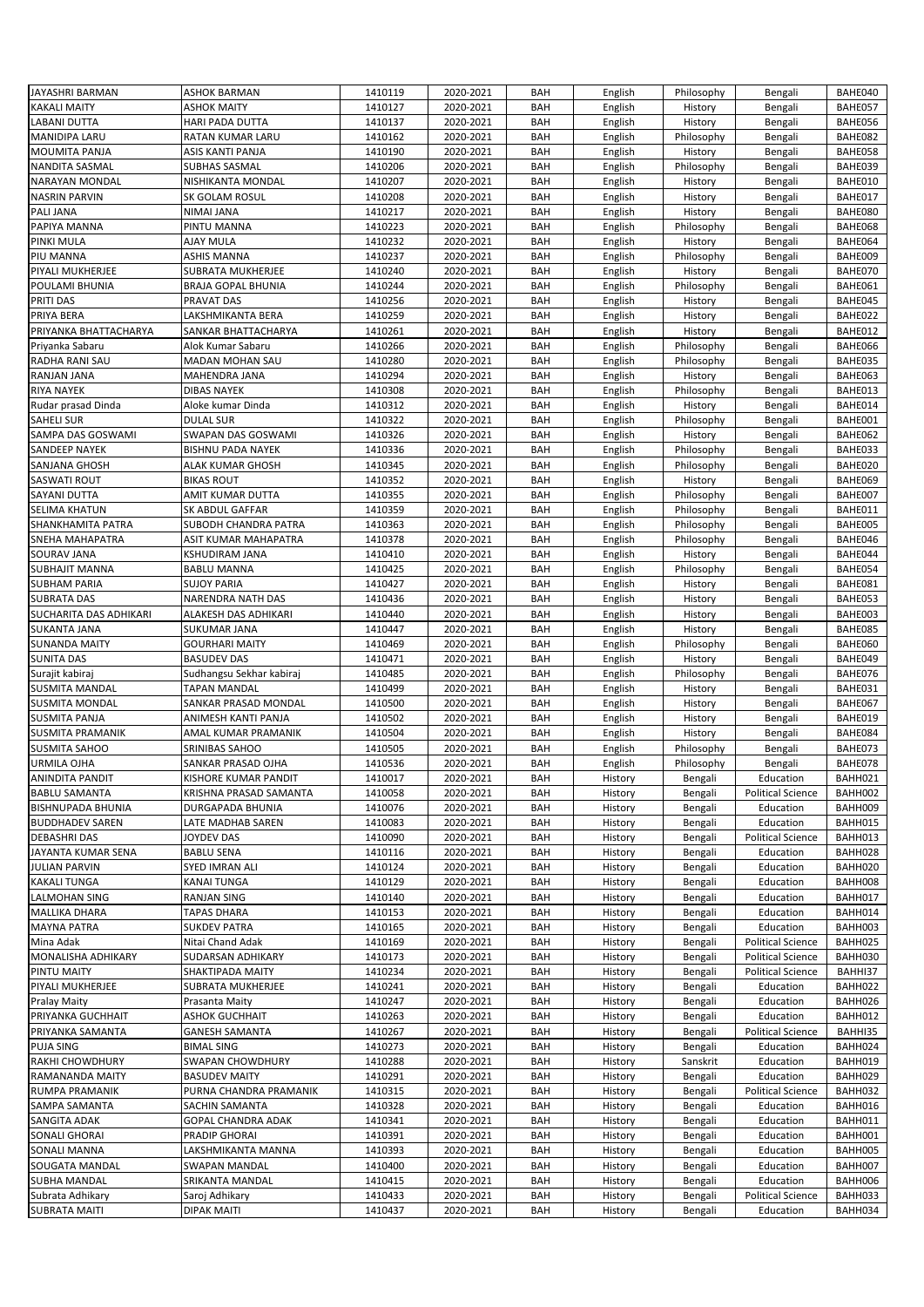| <b>SUMITA GHORAI</b>      | SANKAR GHORAI            | 1410463 | 2020-2021 | BAH        | History           | Bengali  | Education                | BAHH023 |
|---------------------------|--------------------------|---------|-----------|------------|-------------------|----------|--------------------------|---------|
| <b>SUSMITA DAS</b>        | TAPAN KUMAR DAS          | 1410494 | 2020-2021 | <b>BAH</b> | History           | Bengali  | Education                | BAHH004 |
| <b>SUSMITA SAMANTA</b>    | KRISHNAPRASAD SAMANTA    | 1410506 | 2020-2021 | BAH        | History           | Bengali  | Education                | BAHH027 |
| SUTRISHNA SAMANTA         | ARJUN SAMANTA            | 1410512 | 2020-2021 | BAH        | History           | Bengali  | Education                | BAHH018 |
| <b>TANUSHREE BISAI</b>    | <b>KALIPADA BISAI</b>    | 1410516 | 2020-2021 | <b>BAH</b> | History           | Bengali  | <b>Political Science</b> | BAHHI36 |
| <b>TANUSHREE SASMAL</b>   | PABITRA KUMAR SASMAL     | 1410519 | 2020-2021 | BAH        | History           | Bengali  | Education                | BAHH010 |
| <b>TAPASH HEMRAM</b>      | <b>BUDHARAI HEMRAM</b>   | 1411235 | 2020-2021 | BAH        | History           | Bengali  | <b>Political Science</b> | BAHH031 |
| <b>ARINDAM HOR</b>        | ASHISH KUMAR HOR         | 1410043 | 2020-2021 | BAH        | and Information S | History  | Education                | BAHL002 |
| <b>MOUMITA GAYEN</b>      | <b>MANTU KUMAR GAYEN</b> | 1410184 | 2020-2021 | <b>BAH</b> | and Information S | History  | Education                | BAHL001 |
| <b>AKSHAY DAS</b>         | <b>LABA KUMAR DAS</b>    | 1410004 | 2020-2021 | BAH        | Philosophy        | Bengali  | <b>Political Science</b> | BAHP017 |
| <b>AMRITA MURA</b>        | TAPAS KUMAR MURA         | 1410007 | 2020-2021 | BAH        | Philosophy        | Bengali  | Education                | BAHP030 |
| <b>ANANYA KUILA</b>       | SUBAL CHANDRA KUILA      | 1410011 | 2020-2021 | BAH        | Philosophy        | Bengali  | Education                | BAHP024 |
| <b>ARPITA KAR</b>         | <b>AJOY KAR</b>          | 1410048 | 2020-2021 | BAH        | Philosophy        | Bengali  | English                  | BAHP005 |
| <b>ASIMA HAZRA</b>        | SATYA RANJAN HAZRA       | 1410053 | 2020-2021 | BAH        | Philosophy        | Bengali  | Education                | BAHP004 |
| <b>BISWAJIT MANDI</b>     | <b>CHANDRA MANDI</b>     | 1410078 | 2020-2021 | BAH        | Philosophy        | Bengali  | English                  | BAHP011 |
| <b>BUDDHADEB BERA</b>     | KRISHNA PRASAD BERA      | 1410081 | 2020-2021 | <b>BAH</b> | Philosophy        | Bengali  | Education                | BAHP027 |
| <b>DEBASISH PANIGRAHI</b> | UTTAM PANIGRAHI          | 1410091 | 2020-2021 | BAH        | Philosophy        | Sanskrit | <b>Political Science</b> | BAHP028 |
| <b>DILIP MANA</b>         | <b>NIMAI MANA</b>        | 1410094 | 2020-2021 | BAH        | Philosophy        | Bengali  | Education                | BAHP014 |
| <b>GOURANGA SANTRA</b>    | <b>ASIT SANTRA</b>       | 1410106 | 2020-2021 | BAH        | Philosophy        | Bengali  | Education                | BAHP026 |
| <b>JHUMA PRADHAN</b>      | <b>JHANTU PRADHAN</b>    | 1410122 | 2020-2021 | <b>BAH</b> | Philosophy        | Bengali  | <b>Political Science</b> | BAHP002 |
| <b>MADHABI MAHATA</b>     | <b>DIBYENDU MAHATA</b>   | 1410144 | 2020-2021 | BAH        | Philosophy        | Bengali  | Education                | BAHP022 |
| <b>NABANITA BARMAN</b>    | <b>BHOLANATH BARMAN</b>  | 1410202 | 2020-2021 | BAH        | Philosophy        | Bengali  | Education                | BAHP001 |
| <b>NAMITA SANTRA</b>      | <b>NARAYAN SANTRA</b>    | 1410204 | 2020-2021 | BAH        | Philosophy        | Bengali  | Education                | BAHP016 |
| POULAMI SASMAL            | <b>RAMPADA SASMAL</b>    | 1410245 | 2020-2021 | BAH        | Philosophy        | Bengali  | Education                | BAHP010 |
| <b>PULAKESH MAITY</b>     | <b>AKASH MAITY</b>       | 1410275 | 2020-2021 | BAH        | Philosophy        | Bengali  | Education                | BAHP019 |
| <b>PUTUL BAG</b>          | <b>BUDDHADEV BAG</b>     | 1410277 | 2020-2021 | BAH        | Philosophy        | Bengali  | Education                | BAHP021 |
| REBATI BHOJ               | <b>PANCHANAN BHOJ</b>    | 1410296 | 2020-2021 | BAH        | Philosophy        | Bengali  | Education                | BAHP008 |
| <b>RESMA KHATUN</b>       | <b>PEYARU SAHA</b>       | 1410298 | 2020-2021 | <b>BAH</b> | Philosophy        | Bengali  | Education                | BAHP013 |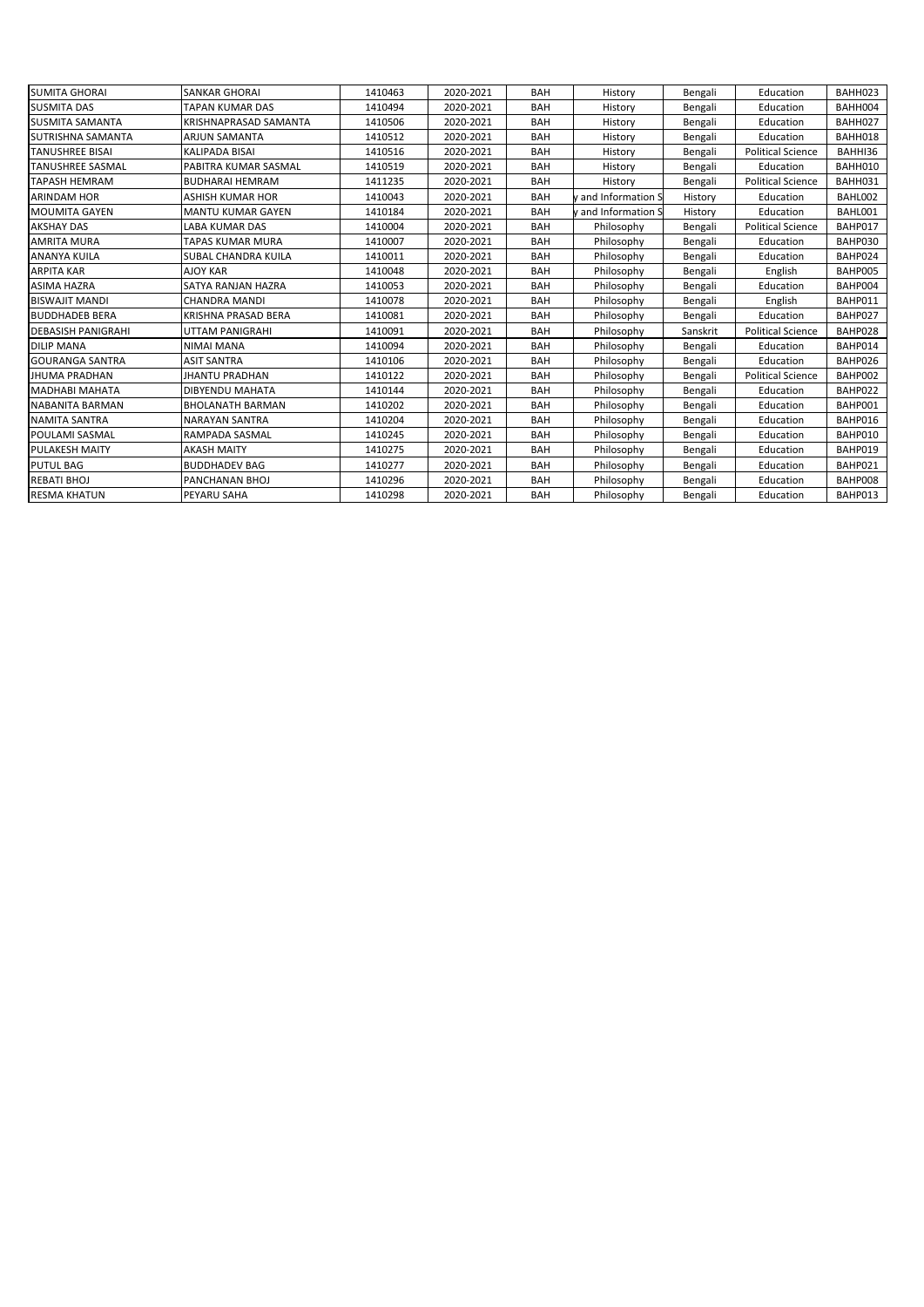| <b>ROFIJA NAHAR</b>               | SYED SAHALAM ALI              | 1410310            | 2020-2021              | BAH        | Philosophy               | Bengali            | Education                | BAHP012            |
|-----------------------------------|-------------------------------|--------------------|------------------------|------------|--------------------------|--------------------|--------------------------|--------------------|
| Shiuli khatua                     | Nitai Charan khatua           | 1410367            | 2020-2021              | BAH        | Philosophy               | Bengali            | <b>Political Science</b> | BAHP031            |
|                                   |                               |                    |                        |            |                          |                    |                          |                    |
| SOMASHRI SAMANTA                  | KUSHUNATH SAMANTA             | 1410388            | 2020-2021              | BAH        | Philosophy               | Sanskrit           | Education                | BAHP003            |
| SONALI SASMAL                     | PINTU SASMAL                  | 1410397            | 2020-2021              | BAH        | Philosophy               | Bengali            | Education                | BAHP007            |
| <b>SUMANA MANDAL</b>              | <b>BANESWAR MANDAL</b>        | 1410461            | 2020-2021              | <b>BAH</b> | Philosophy               | Bengali            | Education                | BAHP018            |
| <b>SUSANTA GHORAI</b>             | PRABIR GHORAI                 | 1410492            | 2020-2021              | BAH        | Philosophy               | Bengali            | Education                | BAHP009            |
| <b>SUSMITA MAITI</b>              | TARAPADA MAITI                | 1410497            | 2020-2021              | <b>BAH</b> | Philosophy               | Bengali            | Education                | BAHP025            |
| <b>TANMAY NAYAK</b>               | PARESH CHANDRA NAYAK          | 1410515            | 2020-2021              | BAH        | Philosophy               | Bengali            | Education                | BAHP020            |
| TANUSHREE JANA                    | PINTU KUMAR JANA              | 1410571            | 2020-2021              | BAH        | Philosophy               | Bengali            | Education                | BAHP029            |
|                                   |                               |                    |                        |            |                          |                    |                          |                    |
| <b>TAPAN SAMANTA</b>              | SUKDEV SAMANTA                | 1410522            | 2020-2021              | <b>BAH</b> | Philosophy               | Bengali            | Education                | BAHP023            |
| <b>TASLIMA KHATUN</b>             | SK AHED                       | 1410525            | 2020-2021              | BAH        | Philosophy               | Bengali            | Education                | BAHP006            |
| <b>DEBASISH PANIGRAHI</b>         | UTTAM PANIGRAHI               | 1410092            | 2020-2021              | BAH        | <b>Political Science</b> | Philosophy         | Bengali                  | BAHP006            |
| <b>GOPINATH MAITY</b>             | <b>NIRMAL MAITY</b>           | 1410104            | 2020-2021              | BAH        | <b>Political Science</b> | Philosophy         | Bengali                  | BAHP007            |
| <b>GURUPADA PANDA</b>             | LAKSHMIKANTA PANDA            | 1410109            | 2020-2021              | BAH        | <b>Political Science</b> | Philosophy         | Bengali                  | BAHP004            |
| MANATOSH SAMANTA                  | PRATAP SAMANTA                | 1410161            | 2020-2021              | <b>BAH</b> | <b>Political Science</b> | History            | Bengali                  | BAHP002            |
| <b>MOUMITA SHIT</b>               | ANIL SHIT                     | 1410194            | 2020-2021              | BAH        | <b>Political Science</b> | History            | Bengali                  | BAHP010            |
| Rajanikanta Sasmal                | LT NImai Sasmal               | 1410283            | 2020-2021              | BAH        | <b>Political Science</b> | History            | Bengali                  | BAHP008            |
| RAJESH MANDAL                     | SAMARESH MANDAL               | 1410285            | 2020-2021              | BAH        | <b>Political Science</b> | History            | Bengali                  | BAHP003            |
| SAYAK BAL                         | ASIT BAL                      | 1410354            | 2020-2021              | BAH        | <b>Political Science</b> | History            | Bengali                  | BAHP009            |
|                                   |                               |                    |                        |            |                          |                    |                          |                    |
| SUBHADEEP DEY                     | <b>GOBINDA CHARAN DEY</b>     | 1410417            | 2020-2021              | <b>BAH</b> | <b>Political Science</b> | History            | Bengali                  | BAHP005            |
| SUSANTA ADHIKARI                  | KHUDIRAM ADHIKARI             | 1410490            | 2020-2021              | BAH        | <b>Political Science</b> | History            | Bengali                  | BAHP001            |
| ALKUAM KHATUN                     | SK ALAUDDIN                   | 1410005            | 2020-2021              | BAH        | Sanskrit                 | Philosophy         | Education                | BAHS016            |
| <b>ANITA MANDAL</b>               | <b>BISWAJIT MANDAL</b>        | 1410019            | 2020-2021              | BAH        | Sanskrit                 | History            | Education                | BAHS021            |
| Anjana Maity                      | Shaktipada Maity              | 1410023            | 2020-2021              | BAH        | Sanskrit                 | Philosophy         | Education                | BAHS041            |
| ARUP KUMAR MAPARU                 | TARUN KUMAR MAPARU            | 1410050            | 2020-2021              | <b>BAH</b> | Sanskrit                 | History            | Education                | <b>BAHS065</b>     |
| ASHA JANA                         | <b>MANIK JANA</b>             | 1410051            | 2020-2021              | <b>BAH</b> | Sanskrit                 | History            | Education                | BAHS036            |
| <b>ASIM GIRI</b>                  | <b>MEGHNAD GIRI</b>           | 1410050            | 2020-2021              | <b>BAH</b> | Sanskrit                 | History            | Education                | BAHS062            |
| <b>AVINANDAN PATRA</b>            | PRABODH PATRA                 | 1410057            | 2020-2021              | BAH        | Sanskrit                 | Philosophy         | Education                | BAHS002            |
| Barnali Patra                     | Gopal Chandra Patra           | 1410067            | 2020-2021              | BAH        | Sanskrit                 | Philosophy         | Education                | BAHS058            |
|                                   |                               |                    |                        | <b>BAH</b> |                          |                    |                          | BAHS005            |
| <b>BIDHU BHUSAN MISHRA</b>        | SUDARSHAN MISHRA              | 1410073            | 2020-2021              |            | Sanskrit                 | History            | English                  |                    |
| <b>BISHNUPRIYA MAITY</b>          | JOYDEB MAITY                  | 1410077            | 2020-2021              | BAH        | Sanskrit                 | History            | Education                | BAHS042            |
| <b>BISWAJIT SANTRA</b>            | JATINDRA NATH SANTRA          | 1410080            | 2020-2021              | BAH        | Sanskrit                 | History            | Education                | BAHS045            |
| <b>CHANDAN NANDI</b>              | <b>GOUR HARI NANDI</b>        | 1410085            | 2020-2021              | BAH        | Sanskrit                 | History            | Education                | BAHS064            |
| <b>GOURI BHATTACHARYA</b>         | LALTU BHATTACHARYA            | 1410107            | 2020-2021              | BAH        | Sanskrit                 | Philosophy         | Education                | BAHS007            |
| <b>JHIMLI JANA</b>                | LAKSHMAN JANA                 | 1410121            | 2020-2021              | <b>BAH</b> | Sanskrit                 | Philosophy         | Education                | BAHS032            |
| <b>MADHUMITA MAITI</b>            | TOKAN MAITI                   | 1410148            | 2020-2021              | BAH        | Sanskrit                 | History            | <b>Political Science</b> | BAHS072            |
| <b>MALI MAITY</b>                 | LAKSHMI KANTA MAITY           | 1410152            | 2020-2021              | BAH        | Sanskrit                 | Philosophy         | Education                | BAHS038            |
| MANIKANCHAN BHUNIA                | PRABIR BHUNIA                 | 1410163            | 2020-2021              | BAH        | Sanskrit                 | Philosophy         | Education                | BAHS066            |
|                                   |                               |                    |                        |            |                          |                    |                          |                    |
|                                   |                               |                    |                        |            |                          |                    |                          |                    |
| MAYNA SAMAI                       | TAPAN SAMAI                   | 1410166            | 2020-2021              | BAH        | Sanskrit                 | History            | Education                | BAHS073            |
| MONALISHA TUNG                    | MRITYUNJOY TUNG               | 1410175            | 2020-2021              | <b>BAH</b> | Sanskrit                 | Philosophy         | Education                | BAHS050            |
| MONOTOSH DAS                      | KALIPADA DAS                  | 1410178            | 2020-2021              | BAH        | Sanskrit                 | History            | Education                | BAHS067            |
| MOU MANNA                         | <b>MANIK MANNA</b>            | 1410179            | 2020-2021              | BAH        | Sanskrit                 | History            | Education                | BAHS023            |
| <b>MOUMITA BHUNIA</b>             | BIRENDRANATH BHUNIA           | 1410181            | 2020-2021              | BAH        | Sanskrit                 | Philosophy         | Education                | BAHS051            |
| <b>MOUMITA PAL</b>                | RAJKUMAR PAL                  | 1410189            | 2020-2021              | BAH        | Sanskrit                 | History            | Education                | BAHS008            |
| <b>NITAI PUSTI</b>                | <b>BUDDHADEB PUSTI</b>        | 1410214            | 2020-2021              | BAH        | Sanskrit                 | Philosophy         | Education                | BAHS029            |
| PABITRA SAMANTA                   | NIRANJAN SAMANTA              | 1410215            | 2020-2021              | BAH        | Sanskrit                 | History            | Education                | BAHS060            |
|                                   | <b>BISHNUPADA PAUL</b>        | 1410219            | 2020-2021              | BAH        | Sanskrit                 |                    | Education                | BAHS033            |
| PANCHAMI PAUL<br>PAPI BERA        | SWAPAN BERA                   | 1410221            | 2020-2021              | BAH        | Sanskrit                 | History<br>History | Education                | BAHS025            |
|                                   |                               |                    |                        |            |                          |                    |                          |                    |
| PAYEL CHAKRABORTY                 | MEGHNATH CHAKRABORTY          | 1410228            | 2020-2021              | BAH        | Sanskrit                 | Philosophy         | Education                | BAHSA76            |
| PIU CHAKRABORTY                   | <b>BHABESH CHAKRABORTY</b>    | 1410235            | 2020-2021              | BAH        | Sanskrit                 | Philosophy         | Education                | BAHS049            |
| PRASANTA KUMAR SING               | SRIKANTA SING                 | 1410248            | 2020-2021              | BAH        | Sanskrit                 | History            | Education                | BAHS059            |
| PUJA KUILYA                       | <b>GOPAL KUILYA</b>           | 1410268            | 2020-2021              | BAH        | Sanskrit                 | Philosophy         | <b>Political Science</b> | BAHS074            |
| PUJA SASMAL                       | SUSANTA SASMAL                | 1410272            | 2020-2021              | BAH        | Sanskrit                 | History            | Education                | BAHS061            |
| RADHARANI MANA                    | SHANKAR MANA                  | 1410281            | 2020-2021              | BAH        | Sanskrit                 | Philosophy         | Education                | BAHS001            |
| RINA ADAK                         | SURJA KANTA ADAK              | 1410299            | 2020-2021              | BAH        | Sanskrit                 | Philosophy         | Education                | BAHS013            |
| RINKU MONDAL                      | <b>BANESWAR MONDAL</b>        | 1410302            | 2020-2021              | BAH        | Sanskrit                 | Philosophy         | Education                | BAHS044            |
| SANCHITA KAR                      | KRISHNA PRASAD KAR            | 1410334            | 2020-2021              | BAH        | Sanskrit                 | History            | Education                | BAHS030            |
| SANGITA SAMANTA                   | DILIP SAMANTA                 | 1410344            | 2020-2021              | BAH        | Sanskrit                 | History            | Education                | BAHS034            |
| SANJUKTA BERA                     | SUVENDU BERA                  | 1410348            | 2020-2021              | BAH        | Sanskrit                 | Philosophy         | English                  | BAHS054            |
| SHIULI ADAK                       | <b>JHANTU ADAK</b>            | 1410366            | 2020-2021              | BAH        | Sanskrit                 | Philosophy         | Education                | BAHS020            |
|                                   |                               |                    |                        |            |                          |                    |                          |                    |
| SOMA BERA                         | SUBHASH BERA                  | 1410380            | 2020-2021              | BAH        | Sanskrit                 | Philosophy         | Education                | BAHS057            |
| SOMASHRI CHINI                    | SUKDEB CHINI                  | 1410386            | 2020-2021              | BAH        | Sanskrit                 | Philosophy         | Education                | BAHS010            |
| SOMASHRI PAL                      | SANKAR PAL                    | 1410387            | 2020-2021              | BAH        | Sanskrit                 | Philosophy         | Education                | BAHS011            |
| SUBHAJIT MANDAL                   | BISHNUPADA MANDAL             | 1410424            | 2020-2021              | BAH        | Sanskrit                 | Philosophy         | Education                | BAHS063            |
| <b>SUMITRA MANDAL</b>             | <b>GOPAL MANDAL</b>           | 1410465            | 2020-2021              | BAH        | Sanskrit                 | Philosophy         | Education                | BAHS052            |
| <b>SUPARNA RAUL</b>               | MADHUSUDHAN RAUL              | 1410477            | 2020-2021              | BAH        | Sanskrit                 | Philosophy         | Education                | BAHS022            |
| <b>SUROJIT KISKU</b>              | SAMIR KISKU                   | 1410487            | 2020-2021              | BAH        | Sanskrit                 | History            | Education                | BAHSA75            |
| <b>SUSMITA MANDAL</b>             | SWAPAN MANDAL                 | 1410498            | 2020-2021              | BAH        | Sanskrit                 | Philosophy         | Education                | BAHS003            |
| SUSMITA SASMAL                    | BISHNUPADA SASMAL             | 1410507            | 2020-2021              | BAH        | Sanskrit                 | History            | Education                | BAHS026            |
| <b>TRIPTI GANGULI</b>             | <b>DIPANKAR GANGULI</b>       | 1410528            | 2020-2021              | BAH        | Sanskrit                 | History            | Education                | BAHS027            |
| TUHINA BHUNIA                     | SUKUMAR BHUNIA                | 1410530            | 2020-2021              | BAH        | Sanskrit                 | Philosophy         | Education                | BAHS048            |
| <b>UMA MAITY</b>                  | <b>SHANKAR MAITY</b>          | 1410534            | 2020-2021              | BAH        | Sanskrit                 | History            | Education                | BAHS024            |
| ARATI MURMU                       | CHAITAN MURMU                 | 1410039            | 2020-2021              | BAH        | Santali                  | History            | Education                | BAHS007            |
|                                   |                               |                    |                        |            |                          |                    |                          |                    |
| ARATI TUDU                        | NIRMAL TUDU                   | 1410041            | 2020-2021              | BAH        | Santali                  | History            | Education                | BAHS002            |
| <b>BHIM MANDI</b><br>Girish Murmu | LAXMAN MANDI<br>Sanatan Murmu | 1410071<br>1410100 | 2020-2021<br>2020-2021 | BAH<br>BAH | Santali<br>Santali       | History<br>History | English<br>Education     | BAHS006<br>BAHS012 |